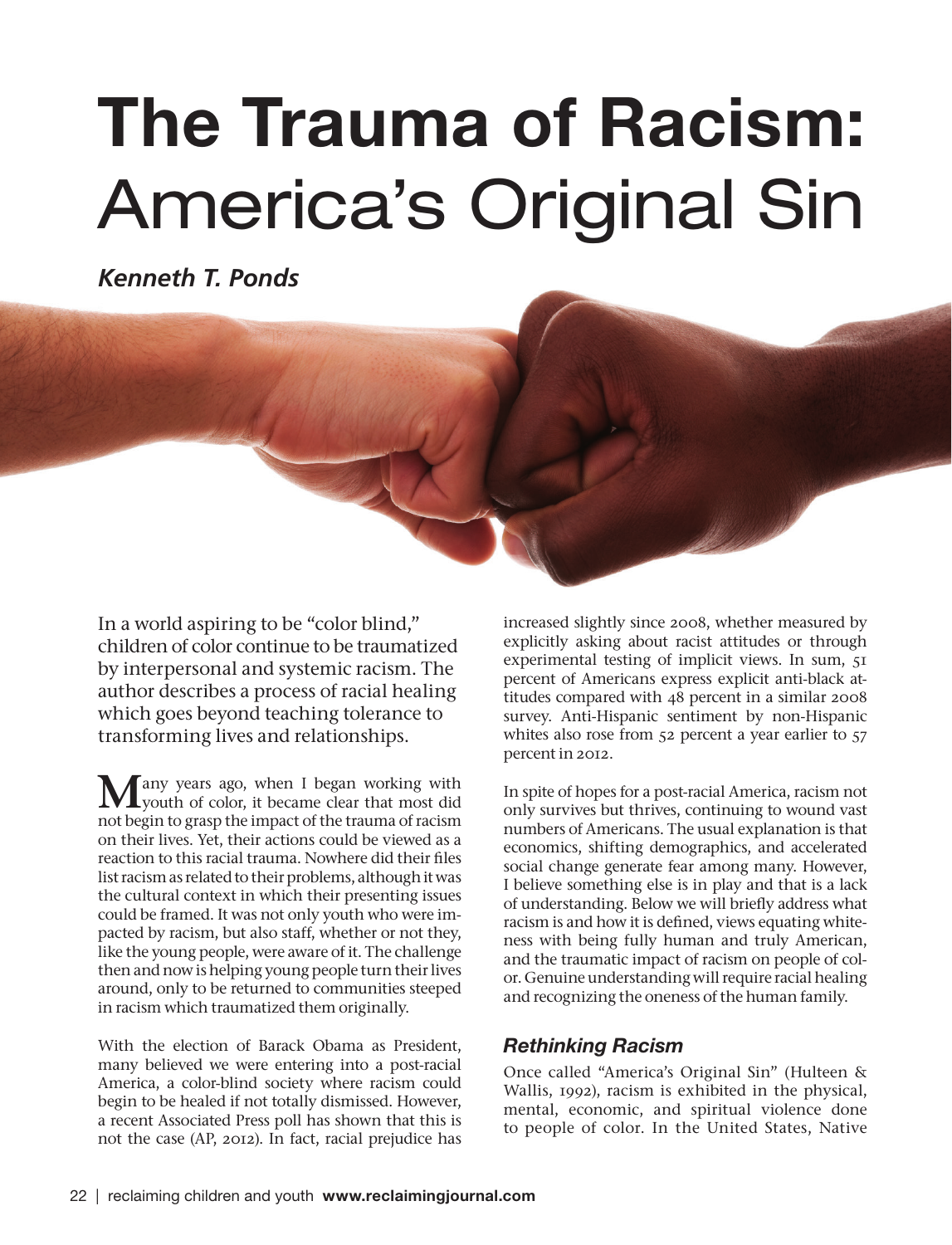Americans, the indigenous people, were the first to experience this violence, followed by black Africans, and later to various degrees, other people of color as they immigrated to the United States.

Racism is defined as power plus prejudice (Glasswing, 2012). Color prejudice is an unquestioned emotional attachment to a falsehood about someone who has a different appearance. Ironically, the idea of race is itself a fiction. Race is neither a biological nor a genetic reality, but a social construct created by human beings to categorize their world.

This does not diminish the impact of race but today we know that there is but one race, the human race. Accepting the concept of one race is part of racial healing and the diminishment of trauma.

*Regardless of their conscious intent, everybody in our society is conditioned, affected, and infected by racism.*

Many view racism as overt acts against people of color. Since blatant incidents occur less frequently than in the past due to changing laws and social mores, racism appears to be on the decline. However, the AP poll suggests it is not. Instead, racism is far more subtle than most recognize. Regardless of conscious intent, everybody in our society is conditioned, affected, and infected by racism.

Racism assumes the superiority of one group over another, an attitude of arrogance and ignorance. Racism extends beyond personal values and beliefs. The broader societal systems support the notion that whiteness represents superiority and non-whiteness signifies inferiority. Systemic racism disadvantages people of color and operates to the advantage of whites, whether or not they are aware of these privileges or even want them (Glasswing, 2012).

Theologian Brian Bantum (2010) sees race as functioning like a religion, a form of discipleship into which we are recruited. Whiteness is the centerpiece of this religion which places people in a hierarchy of racial classes. This classification was created by Europeans and European Americans—the Western world which asserts that one who is not white is not a full person. This message is reinforced day after day in myriad ways including social interactions, traditions, education, the media, and history. At a deep level, white people are believed to be biologically and morally pure, and, therefore, closer to the divine, the holy. Beauty, intelligence, values, "civilized" behavior, and every other marker of personhood are indexed on a spectrum of whiteness.

*Rethinking Trauma* 

Racism maintains domination, power, and control. It also provides the rationale and justification for debasing, degrading, and doing violence to people of color (Hulteen & Wallis, 1992). This is the basis of trauma. By definition, trauma leaves a person feeling hopeless, helpless, and fearing for safety or survival. It is the victim's perception of the experience that defines trauma. Racial trauma is the physiological, psychological, and emotional damage resulting from the stressors of racial harassment or discrimination. Yet there is very little recognition of

> the effects of racial harassment in diagnostic manuals (Carter, 2012). Therefore, for example, when youth of color enter treatment programs, the focus is on the presenting problems with little regard for the racial trauma that also plays

an important role in the youth's life. Racial trauma is seldom addressed, as we focus only on "fixing" part of the child, not the whole child.

Why are youth of color more traumatized by racism than youth who are considered white? Many people are exposed to adverse life events which might be seen as traumatic, but not all develop psychological symptoms. Researchers have suggested that people of color are confronted with hostility, neglect, and racism that may heighten the effects of other traumatic life events. Whites may also be exposed to traumatic events, but their social status seems to buffer the impact of what might produce severe stress in people of color.

Racial trauma may involve a negative, sudden, and uncontrollable experience or crisis. Or it may be an ongoing physical or psychological threat that produces feelings of fear, anxiety, depression, helplessness, and post-traumatic stress disorder (PTSD). Much racial trauma is the result of what are called micro aggressions, the everyday verbal or non-verbal slights, snubs, or insults (whether intentional or unintentional) which communicate hostile, derogatory, or negative messages to targeted persons (Sue, 2010). Micro aggressions have a powerful impact upon the psychological well-being of the targeted group or person. Sadly, the most detrimental forms of micro aggressions can be delivered by well-intentioned individuals who are unaware that they have engaged in harmful conduct toward a socially devalued group.